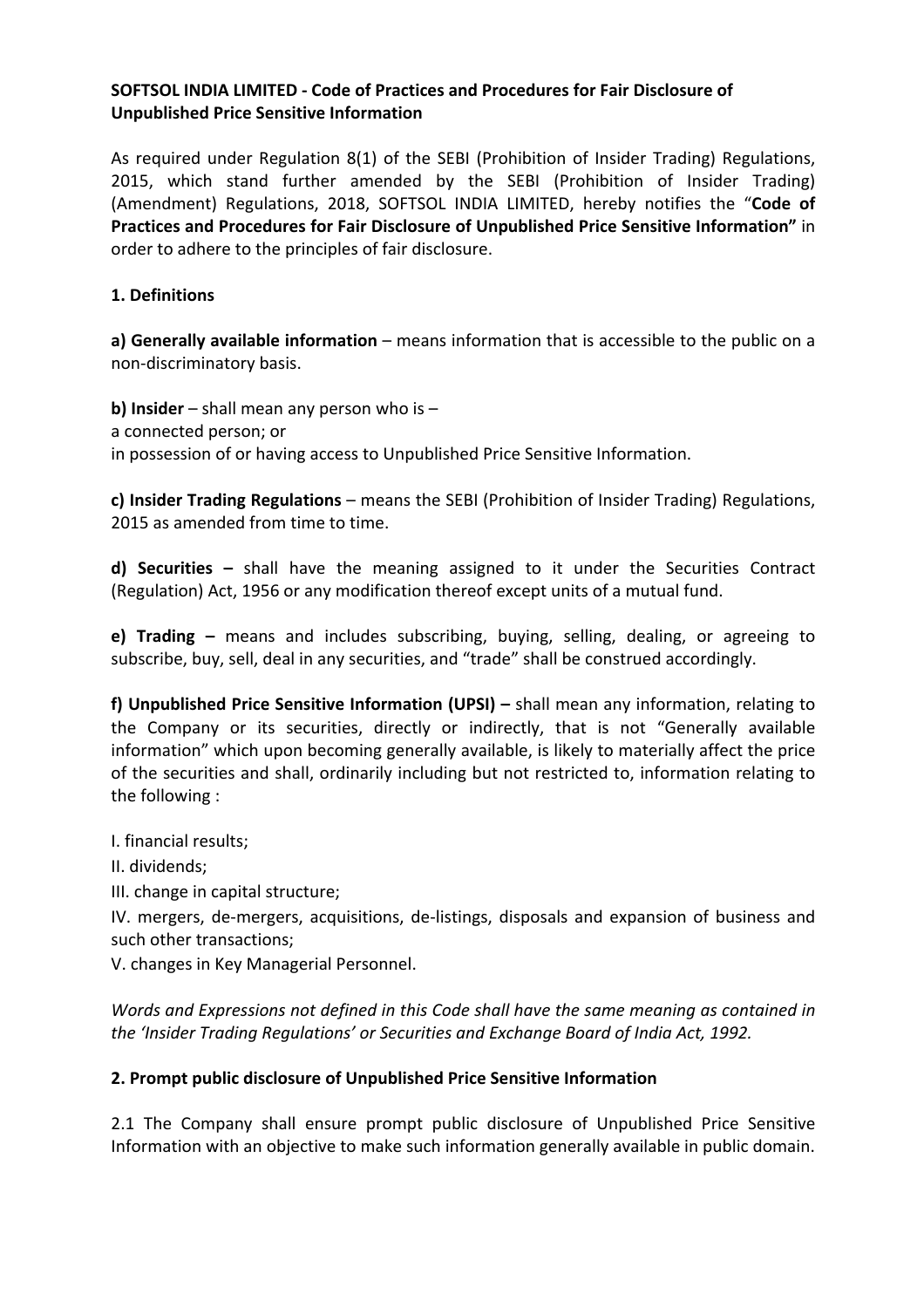2.2 The disclosure of Unpublished Price Sensitive Information shall be uniform and universal to avoid selective disclosure.

2.3 In the unlikely event of any Unpublished Price Sensitive Information getting disclosed selectively, inadvertently or otherwise, the same shall be made generally available.

# **3. Chief Investor Relations Officer**

The Company Secretary of the Company has been designated as a Chief Investor Relations Officer of the Company and shall, after obtaining required internal approvals, disseminate and disclose Unpublished Price Sensitive Information.

# **4. Responding to Market Rumours**

The Company shall always endeavor to provide appropriate and fair response to queries on news reports and requests for verification of market rumours by regulatory authorities.

# **5. Sharing of Information with Analysts and Research Personnel**

5.1 Sharing of Information :

The Company shall ensure that information shared with analysts and research personnel is not Unpublished Price Sensitive Information.

5.2 Simultaneous Release of Information:

Whenever the Company proposes to organize meetings with analysts or other investor relations conferences, the Company shall post relevant information / record on its official website after every such meeting / conference.

# **6. Sharing of unpublished Price Sensitive Information on need to know basis**

6.1 All Unpublished Price Sensitive Information shall be handled on a 'need to know' basis.

6.2 Employees working in concerned departments of the Company which are handling Unpublished Price Sensitive Information shall not communicate such Unpublished Price Sensitive Information with employees of other departments of the Company or with any person except where such communication is in furtherance of legitimate purposes, performance of duties or discharge of legal obligations.

6.3 The Policy for Determination of "Legitimate Purposes" is annexed and forms part of this Code.

*Subsequent modification(s) / amendment(s) to the SEBI (Prevention of Insider Trading) Regulations, 2015 shall automatically apply to this Code.*